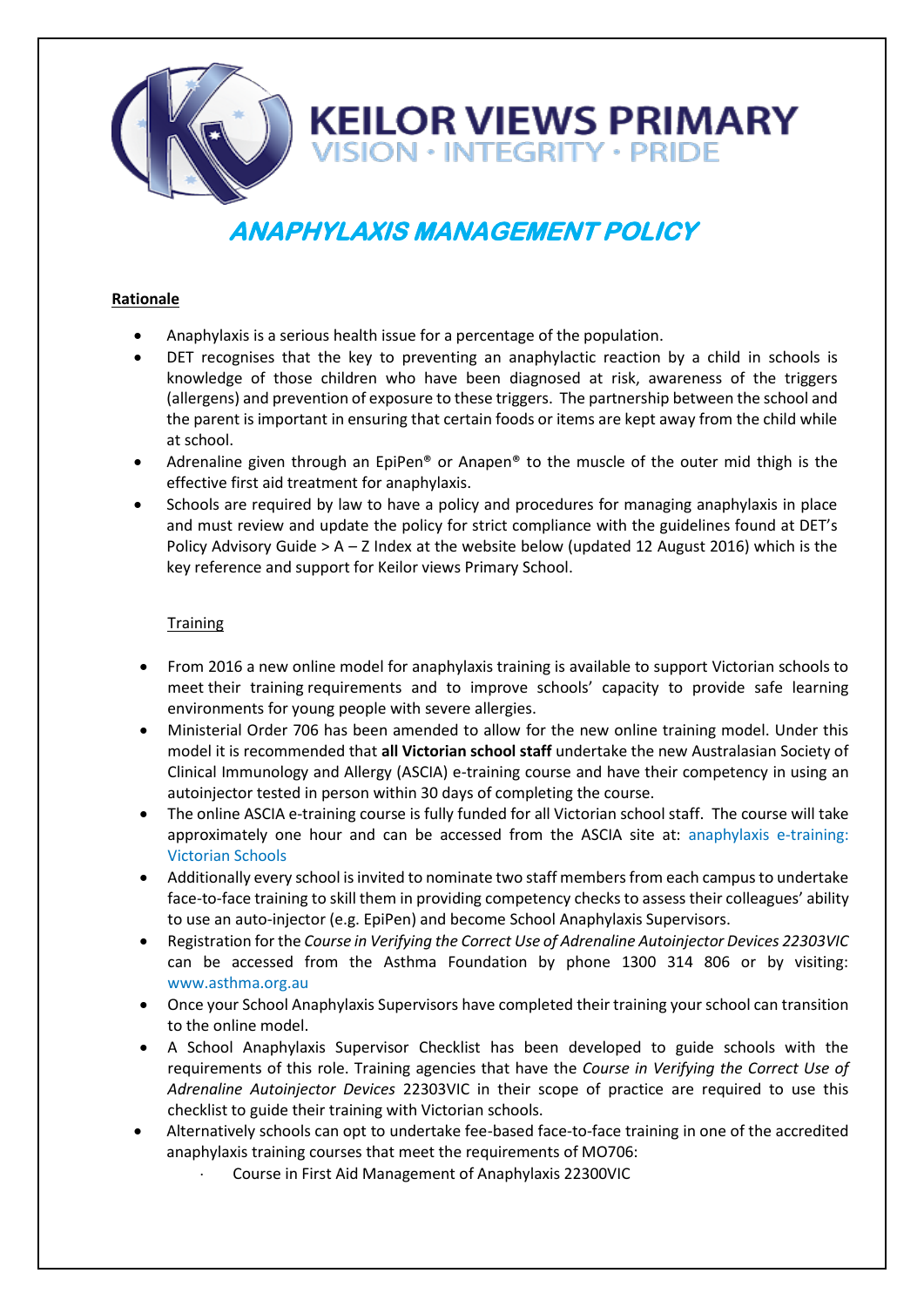- Course in Anaphylaxis Awareness 10313NAT.
- $\cdot$  To find registered training organisations that deliver anaphylaxis training, go to the Australian Government Department of Education and Training site at: [www.training.gov.au](http://www.training.gov.au/)
- In summary, school staff must complete one of the following options to meet the anaphylaxis training requirements of MO706:

# **Keilor Views Primary School**

# Option 1

**School staff (as determined by the principal)** - *Course in First Aid Management of Anaphylaxis 22300 VIC (previously 22099VIC)*. This course is provided by an RTO that has this course in their scope of practice and is paid for by each school. The training is valid for 3 years.

## Option 2

**School staff (as determined by the Principal)** - *Course in Anaphylaxis Awareness 10313NAT*. This course is provided by any RTO that has this course in their scope of practice and is paid for by each school. **The training is valid for 3 years**.

**Please note:** First aid training does **NOT** meet the requirements of anaphylaxis training requirements under MO706.

**KVPS** staff are required to undertake twice-yearly briefings on anaphylaxis management under MO706 when a child is at risk of an anaphylactic reaction.

- A presentation has been developed to help schools ensure they are complying with the legislation. The briefing presentation incorporates information on how to administer an EpiPen and it is expected all staff will practice with the EpiPen trainer devices provided to your school. As part of the briefing, school staff should familiarise themselves with the children and young people in the school at risk of an anaphylactic reaction and their Individual Anaphylaxis Management Plans.
- Any person who has completed Anaphylaxis Management Training in the last two years can lead the briefing. If your school has decided to choose the online option, your School Anaphylaxis Supervisor may be the most appropriate staff member for this role. A facilitation guide and speaking notes have also been developed, see[: Department resources b](http://www.education.vic.gov.au/school/principals/spag/health/pages/anaphylaxis.aspx#link6)elow

## **Aims**

- To ensure Keilor views Primary School manages children at risk of anaphylaxis.
- To ensure the school complies with the *Children's Services and Education Legislation Amendment (Anaphylaxis Management) Ac*t which came into effect in 2008.
- To ensure the school complies with the revised Ministerial Order 706 (MO706).
- To ensure all staff can respond to an anaphylactic reaction.
- To provide, as far as is practicable, a safe and supportive environment in which children at risk of anaphylaxis can participate equally in all aspects of schooling.
- To raise awareness of anaphylaxis and the school's anaphylaxis management policy in the school community.
- To engage with parents/carers of children at risk of anaphylaxis in assessing risks, developing risk minimisation strategies and management strategies for the child.
- To ensure that each staff member has adequate knowledge about allergies, anaphylaxis and the school's policy and procedures for responding to an anaphylactic reaction.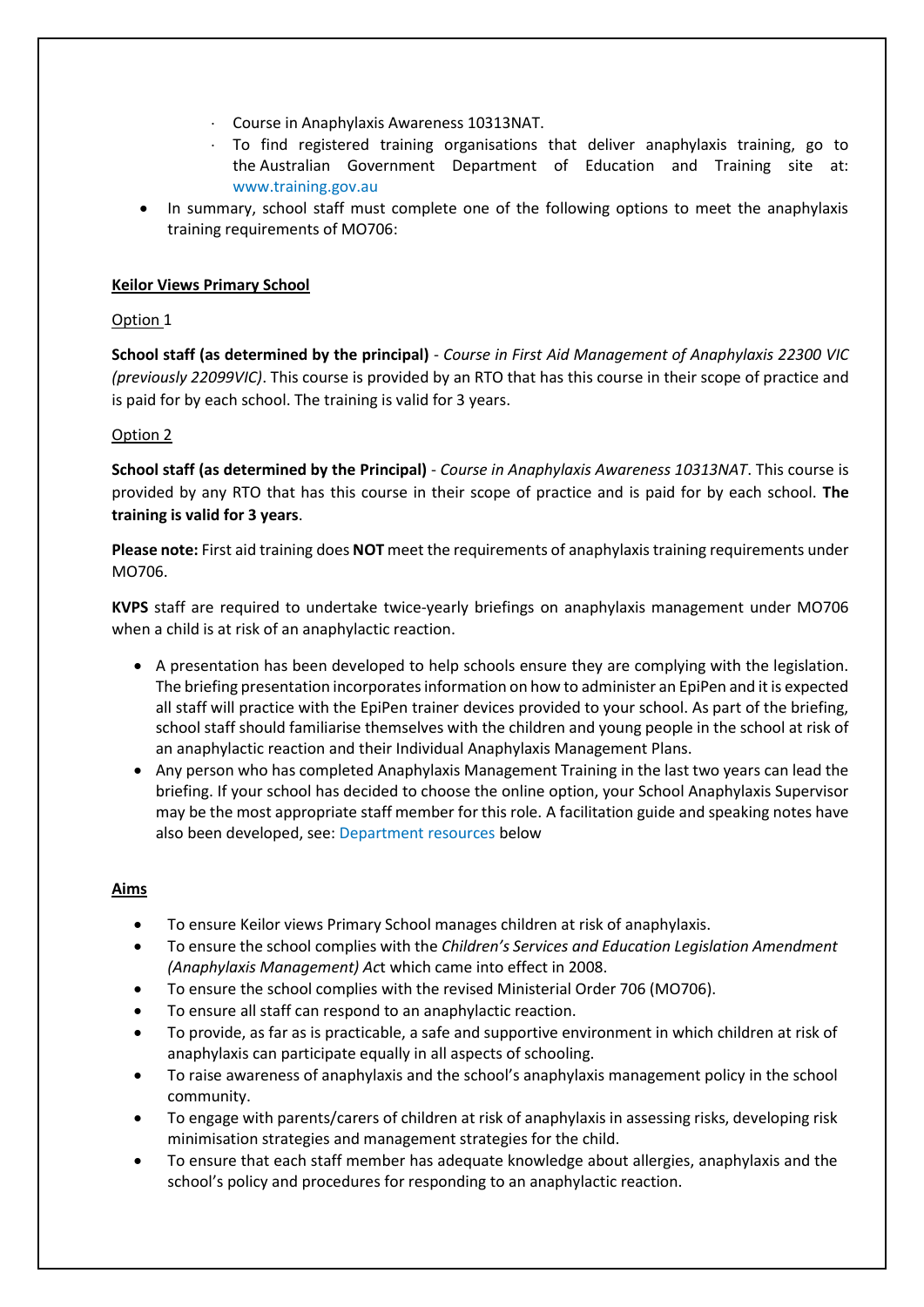# **Definition**

Anaphylaxis is a severe and sudden allergic reaction that is potentially life threatening. The most common allergens in school aged children are peanuts, eggs, tree nuts (e.g. cashews), cow's milk, fish and shellfish, wheat, soy, sesame, latex, bee or other insect stings and some medications.

A mild to moderate allergic reaction includes swelling of the lips, face and eyes, hives or welts, tingly mouth, abdominal pain and/or vomiting (signs of a severe allergic reaction to insects).

Anaphylaxis (a severe allergic reaction) can include noisy or difficult breathing, swelling of the tongue or swelling/tightness in the throat, difficulty talking or a hoarse voice, wheeze or persistent cough, pale pallor and floppiness in young children, abdominal pain and/or vomiting (signs of a severe allergic reaction to insects).

# **Implementation**

- Keilor views Primary School will comply with Ministerial Order 706 (effective 3 December 2015) and associated guidelines.
- The school acknowledges its responsibility to develop and maintain an Anaphylaxis Management Policy.
- In accordance with DET policy, the school has developed a mandatory pre-requisite *Health Care Needs Policy*.
- The school will not ban certain types of foods (e.g. nuts) as it is not practicable to do so, and is not a strategy recommended by the DET or the Royal Children's Hospital. However, the school will request that parents do not send those items to school if at all possible; that the canteen eliminate or reduce the likelihood of such allergens, and the school will reinforce the rules about not sharing and not eating foods provided from home.
- In the event of an anaphylactic reaction, the school's first aid and emergency management response procedures and the child's Individual Anaphylaxis Management Plan will be followed.
- The school will:
	- ask the child whether she/he has self-administered an adrenaline auto-injector (such as EpiPen®/Anapen®)
	- if the child has not previously done this, administer the adrenaline auto-injector
	- call an ambulance
	- contact the child's emergency contact person and then contact Security Services Unit on 9589-6266.
- The decision about whether a child is able to carry out and potentially self-administer the autoinjector is made while developing the child's ASCIA Action Plan for Anaphylaxis.
- Staff duty of care extends to administering an auto-injector even if the child's ASCIA Action Plan for Anaphylaxis states the child can self-administer.
- When a child self-administers their own adrenaline auto-injector, they have a responsibility to inform staff so that an ambulance can be called.

Note: Children have a right to self-administer their own adrenaline auto-injector but may not be physically able.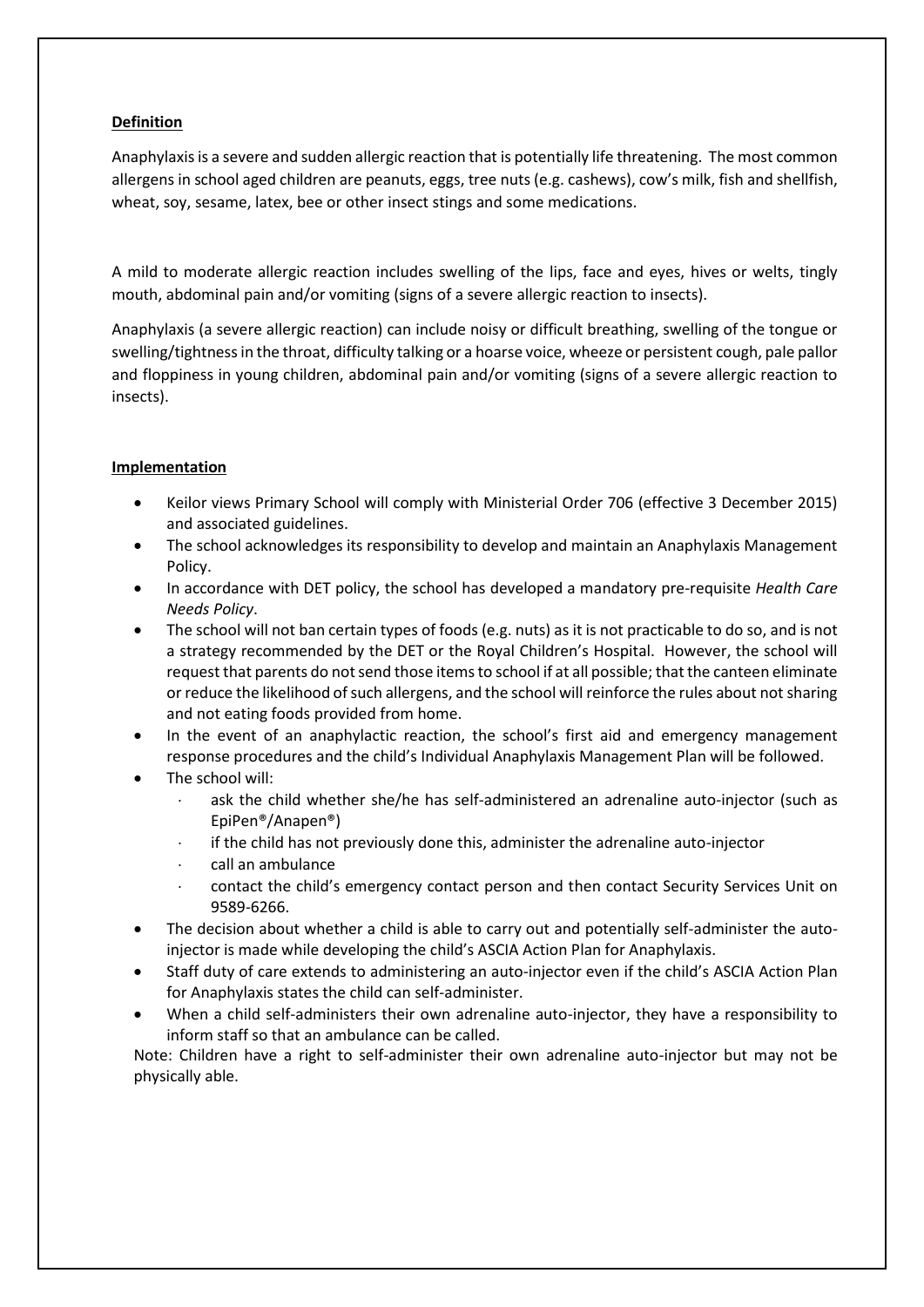# **Using an EpiPen\***

Where possible these devices should only be used by staff trained to use it. However, in an emergency they may be administered by any person following instruction from the child's ASCIA Action Plan for Anaphylaxis.

| <b>Step</b> | <b>Action</b>                                                                              |
|-------------|--------------------------------------------------------------------------------------------|
| 1.          | Lay the person flat<br>$\bullet$                                                           |
|             | Do not allow them to stand or walk<br>$\bullet$                                            |
|             | If breathing is difficult, allow them to sit<br>$\bullet$                                  |
|             | Be calm and reassuring<br>$\bullet$                                                        |
|             | Do not leave them alone                                                                    |
|             | Seek assistance from another staff member or reliable student to locate the<br>$\bullet$   |
|             | student's adrenaline autoinjector or the school's general use autoinjector, and            |
|             | the student's Individual Anaphylaxis Management Plan, stored in sick bay.                  |
|             | If the student's plan is not immediately available, or they appear to be<br>$\bullet$      |
|             | experiencing a first time reaction, follow steps 2 to 5                                    |
| 2.          | Administer an EpiPen or EpiPen Jr (if the student is under 20kg)                           |
|             | Remove from plastic container                                                              |
|             | Form a fist around the EpiPen and pull of the blue safety release (cap)                    |
|             | Place orange end against the student's outer mid-thigh (with or without<br>$\bullet$       |
|             | clothing)                                                                                  |
|             | Push down hard until a click is heard or felt and hold in place for 3 seconds<br>$\bullet$ |
|             | Remove EpiPen<br>٠                                                                         |
|             | Note the time the EpiPen is administered<br>$\bullet$                                      |
|             | Retain the used EpiPen to be handed to ambulance paramedics along with the<br>$\bullet$    |
|             | time of administration                                                                     |
| 3.          | Call an ambulance (000)                                                                    |
| 4.          | If there is no improvement or severe symptoms progress (as described in the ASCIA          |
|             | Action Plan for Anaphylaxis), further adrenaline doses may be administered every five      |
|             | minutes, if other adrenaline autoinjectors are available.                                  |
| 5.          | Contact the student's emergency contacts.                                                  |

**Important:** Where there is no marked improvement and severe symptoms as described in the child's ASCIA Action Plan for Anaphylaxis are present, a second injection of the same dose may be administered after 5 to 10 minutes.

- In complying with Ministerial Order 706, the Principal will ensure
	- an Individual Anaphylaxis Management Plan for each child diagnosed at risk of anaphylaxis is developed by the parents/carers and the diagnosing medical practitioner and presented to the school
	- a template of an Individual Anaphylaxis Management Plan can be found in Appendix 3 of the guidelines at
		- [www.education.vic.gov.au/school/teachers/health/Pages/anaphylaxisschl.aspx](http://www.education.vic.gov.au/school/teachers/health/Pages/anaphylaxisschl.aspx)
	- the Individual Anaphylaxis Management Plan will be reviewed regularly
	- prevention strategies are in place for in and out of school activities
	- a communication plan in accordance is developed to provide information to all staff (including volunteers and casual relief staff), children and parents about anaphylaxis and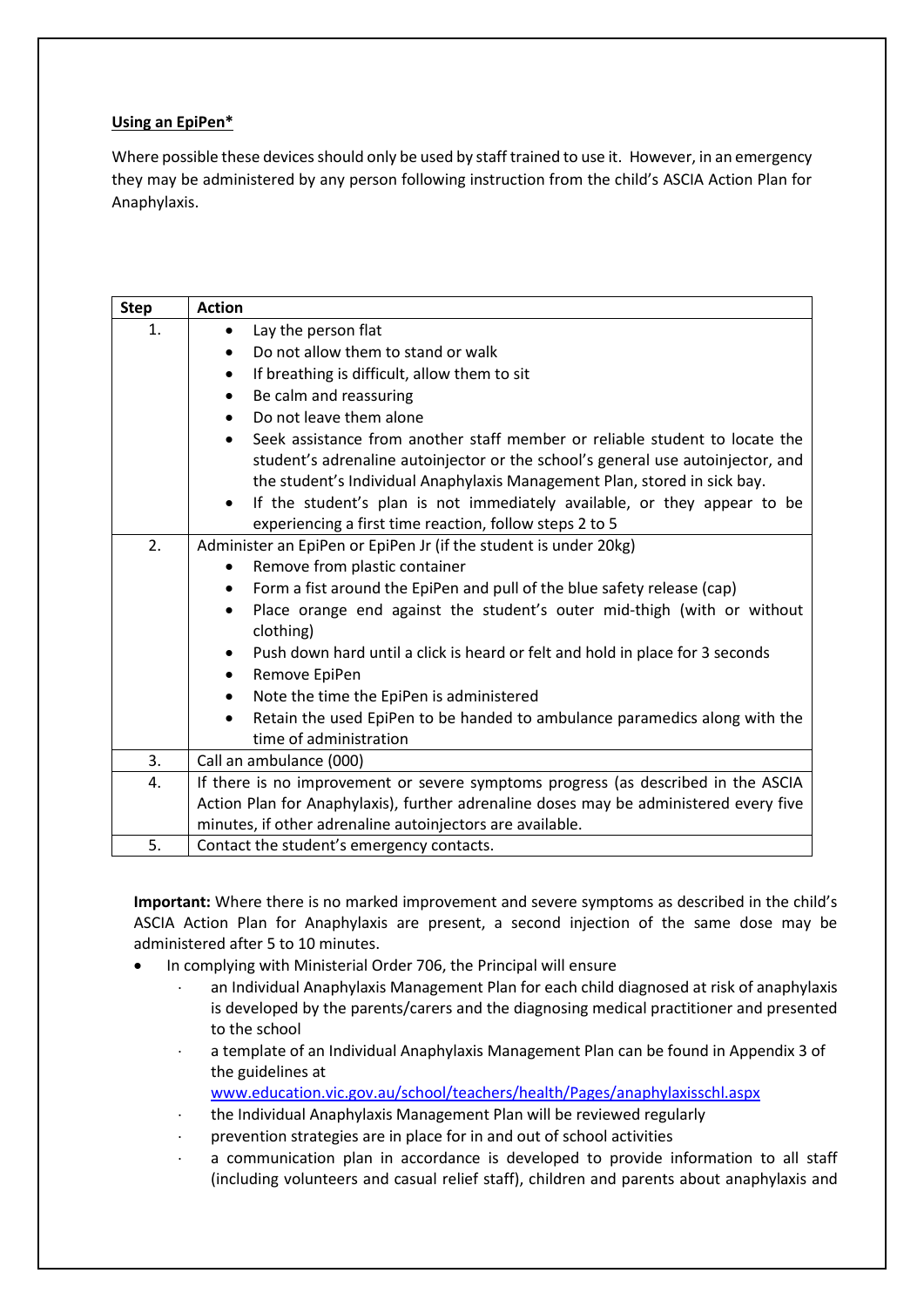the school's management policy. It will include the steps the school will take to respond to an anaphylactic reaction whether the child is in class, the school yard, on camp or an excursion or a special event day

- the Anaphylaxis Risk Management Checklist (doc 39 (doc  $-142.5$  kb) is completed on an annual basis.
- purchasing spare or 'backup' adrenaline auto-injection devices(s) as part of the school first aid kit(s), for general use.
- School staff will implement and monitor the Individual Anaphylaxis Management Plan.

Please note: The plan will be in place as soon as practicable after the child enrols and where possible, before their first day of school.

If necessary, an interim plan will be developed in the meantime. In this case, the Principal will consult with parent/carers about the interim plan and whether or not training and a briefing has been completed for all staff. The Principal will ensure that training/briefing occurs as soon as possible after the interim plan is developed.

- The Individual Anaphylaxis Management Plan must set out the following
	- Information about the diagnosis, including type of allergy or allergies, the child has, symptoms and the emergency response to administer the child's adrenaline autoinjector should the child display symptoms of an anaphylactic reaction (based on the diagnosis from a medical practitioner).
	- Strategies to minimise the risk of exposure to allergens whilst the child is under the care or supervision of school staff, for in-school and out-of-school settings including camps and excursions. Please refer to Prevention Strategies below.
	- The name of the person/s responsible for implementing the strategies.
	- Information of where the child's medication will be stored.
	- Emergency contact details for the child.
	- The emergency ASCIA Action Plan signed by the medical practitioner and given to the parents on diagnosis.
	- Emergency procedures to be taken in the event of an allergic reaction.
	- An up to date photo of the child.
- The Management Plan will be reviewed annually, if the condition changes or immediately after a child has an anaphylactic reaction at school or if the child is to participate in an off-site activity such as a school camp or will attend a special event such as the school fete or a class party.
- The Principal will ensure that whilst the child is under the care or supervision of the school, sufficient trained staff are present.
- It is the responsibility of the parent/carer to
	- Provide the emergency procedures plan (ASCIA Action Plan);
	- Inform the school if their child's condition changes, and if relevant, an updated ASCIA Action Plan);
	- $\cdot$  Provide an up to date photo when the plan is provided and subsequently reviewed.
	- Provide the school with an Adrenaline Autoinjector that is current and not expired.
	- Update information at least annually and/or if the child is to participate in a school camp.
- Parents/carers can be asked to provide an additional adrenaline auto-injector to be stored in an easily accessible location known to all staff.
- The school will use the presentation that has been developed to help schools ensure they are complying with the legislation.
- The first briefing will take place at the beginning of Term 1.
- New staff will be trained as part of the induction process.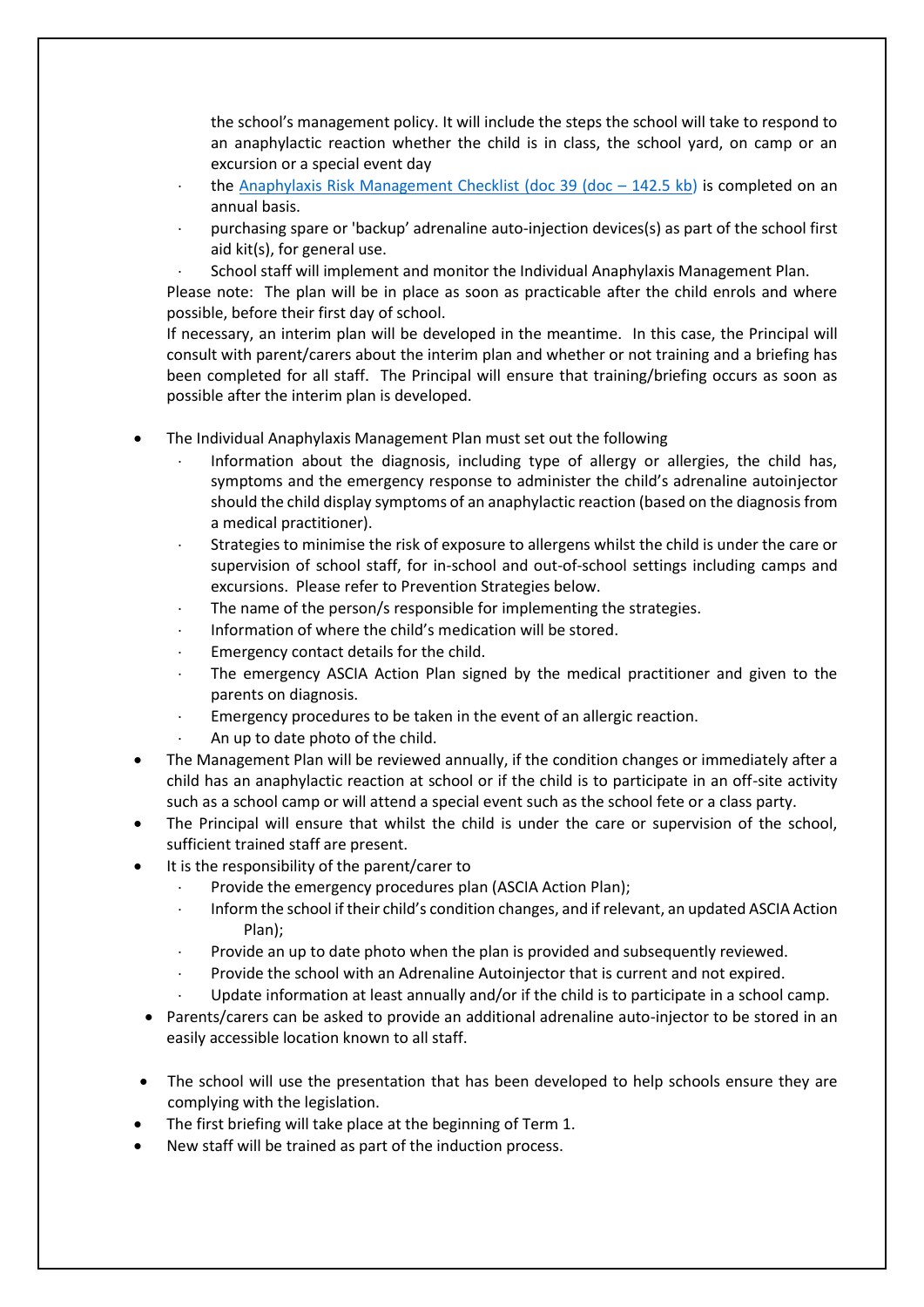## **Prevention Strategies**

The school will use the checklist and recommendations in the Anaphylaxis Guidelines (pages 20-28) to implement Risk Minimisation and Prevention Strategies in-school and out-of-school settings which include (but are not limited to) the following:

- during classroom activities (including class rotations, specialist and elective classes;
- between classes and other breaks;
- in the canteen;
- during recess and lunchtimes;
- before and after school; and
- special events including incursions, sports, cultural days, fetes or class parties, excursions and camps.

Some of the prevention strategies that will be implemented by the school to assist anaphylaxis management include:

- providing professional development for all staff including the identification and response to anaphylaxis and the proper use of an EpiPen®/Anapen®.
- identifying susceptible children and knowing their allergens
- informing the community about anaphylaxis via the newsletter
- not allowing food sharing and restricting food to that approved by parents
- keeping the lawns well mown and ensuring children always wear shoes
- requiring parents to provide an Emergency Management Plan developed in consultation with a health professional and an EpiPen®/Anapen® if necessary, both of which will be maintained in the first aid room for reference as required
- ensuring the school keeps a spare, in date EpiPen®/Anapen® for adult and child use in a central location
- Be aware of the possibility of hidden allergens in foods and of traces of allergens when using items such as egg or milk cartons in art or cooking classes.
- Be careful of the risk of cross-contamination when preparing, handling and displaying food.
- Make sure that tables and surfaces are wiped down regularly and that children wash their hands after handling food.
- Raise child and school community awareness about severe allergies and the importance of their role in fostering a school environment that is safe and supportive for their peers.

At Keilor Views, the person responsible for implementing these strategies is the Principal.

## **School Management and Emergency Response**

.

# **In the event of an anaphylactic reaction the school's first aid and emergency response procedures and the effected child's Individual Anaphylaxis Management Plan must be followed.**

School staff who are responsible for the care of children at risk of anaphylaxis have a duty to take steps to protect children from risks of injury that are reasonably foreseeable. This may include administrators, canteen staff, casual relief staff and volunteers. Members of staff are expected to:

- Know the identity of children who are at risk of anaphylaxis.
- Understand the causes, symptoms, and treatment of anaphylaxis.
- Obtain training in how to recognise and respond to an anaphylactic reaction, including administering an EpiPen®/Anapen®.
- Know the school's first aid emergency procedures and what your role is in relation to responding to an anaphylactic reaction.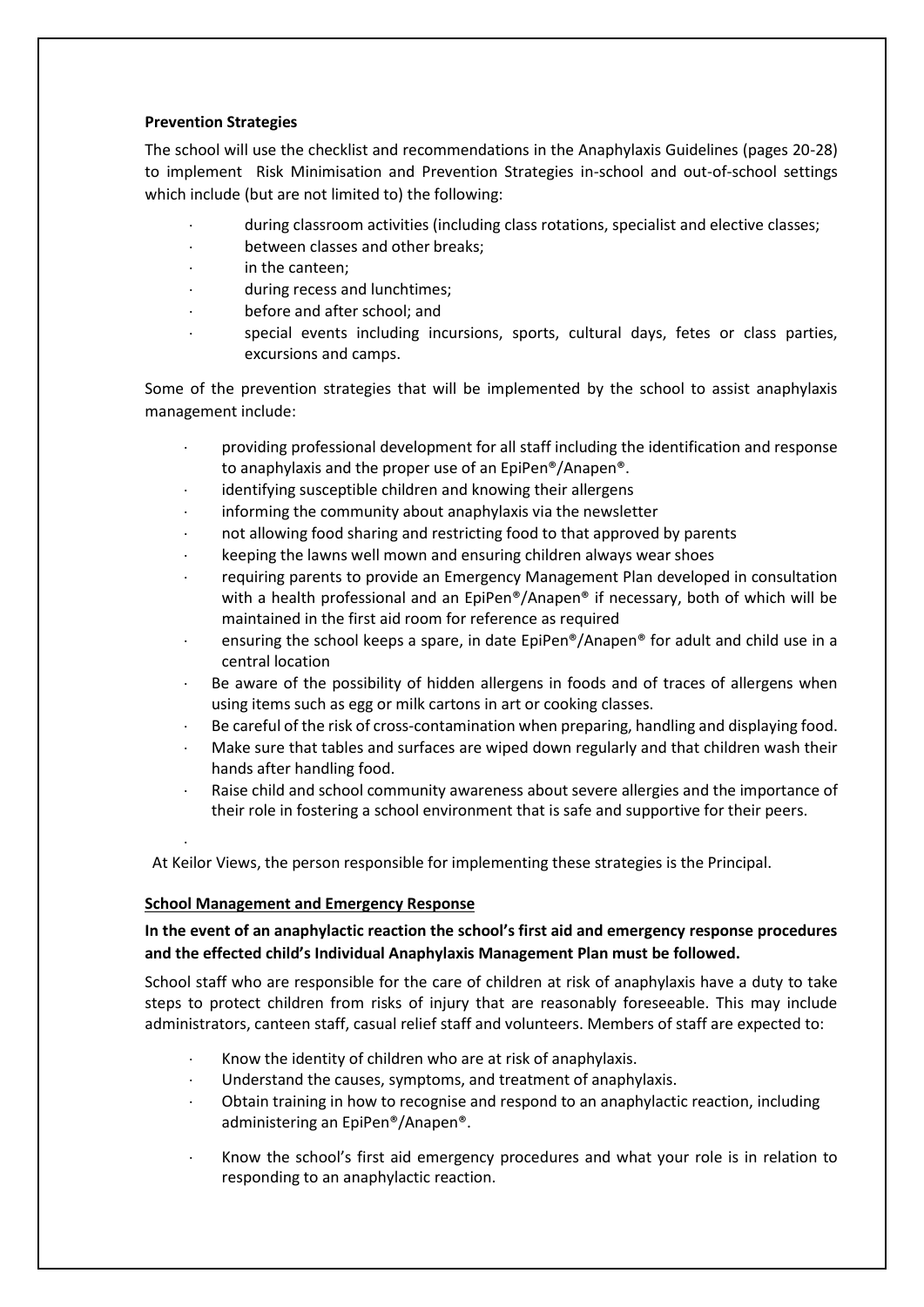- Keep a copy of the child's ASCIA Action Plan (or know where to find one quickly) and follow it in the event of an allergic reaction.
- Know where the child's EpiPen®/Anapen® is kept. Remember that the EpiPen®/Anapen® is designed so that anyone can administer it in an emergency.
- Know and follow the prevention strategies in the child's Anaphylaxis Management Plan.
- Plan ahead for special class activities or special occasions such as excursions, incursions, sport days, camps and parties. Work with parents/carers to provide appropriate food for the child.

The school will ensure that an up-to-date list of all children at risk of anaphylaxis is maintained at all times. Medication is stored in sick bay and can be administered by any trained staff member. During on-site normal school activities, the child's Individual Anaphylaxis Management Plan and ASCIA Action Plan is located in sickbay.

- An anaphylactic reaction can be traumatic for the child and others witnessing the reaction. In the event of an anaphylactic reaction, children and staff may benefit from post-incident counseling provided, for example, by the school nurse, guidance officer, Welfare Coordinator or school psychologist.
- Please refer also to the school's *Health Care Needs Policy*.

#### Excursions/School Camps

All children must have returned a signed permission note to be able to attend the excursion. Copies of completed permission notes and medical information will be carried by excursion staff at all times. The Teacher-in-Charge of an excursion (or camp) will ensure the child's ASCIA Action Plan is included.

The school will provide a first aid kit for each excursion/camp. The Teacher-in-charge is responsible for collecting these prior to leaving.

The school will require the parents/carers to complete the Department's Confidential Medical Information for School Council Approved School Excursions form.

Please refer also to the school's Camps & Excursions Policy.

In choosing a camp venue, the camp management's attitude to and understanding of anaphylaxis will be assessed. The Teacher-in-Charge will confer with parents/carers about the food to be consumed at camp and will arrange with the camp management that such items are not included in the menu.

Parents/carers must provide an Adrenaline Autoinjector to be taken on the camp. The school will include one in the first aid kit.

At least one trained staff member will attend the excursion/camp.

If necessary, in consultation with the parents/carers, the child may be excluded from a scheduled camp activity e.g. a bush walk and will be supervised at camp.

If deemed necessary, the school will support the attendance of the child's parent/carer on the camp.